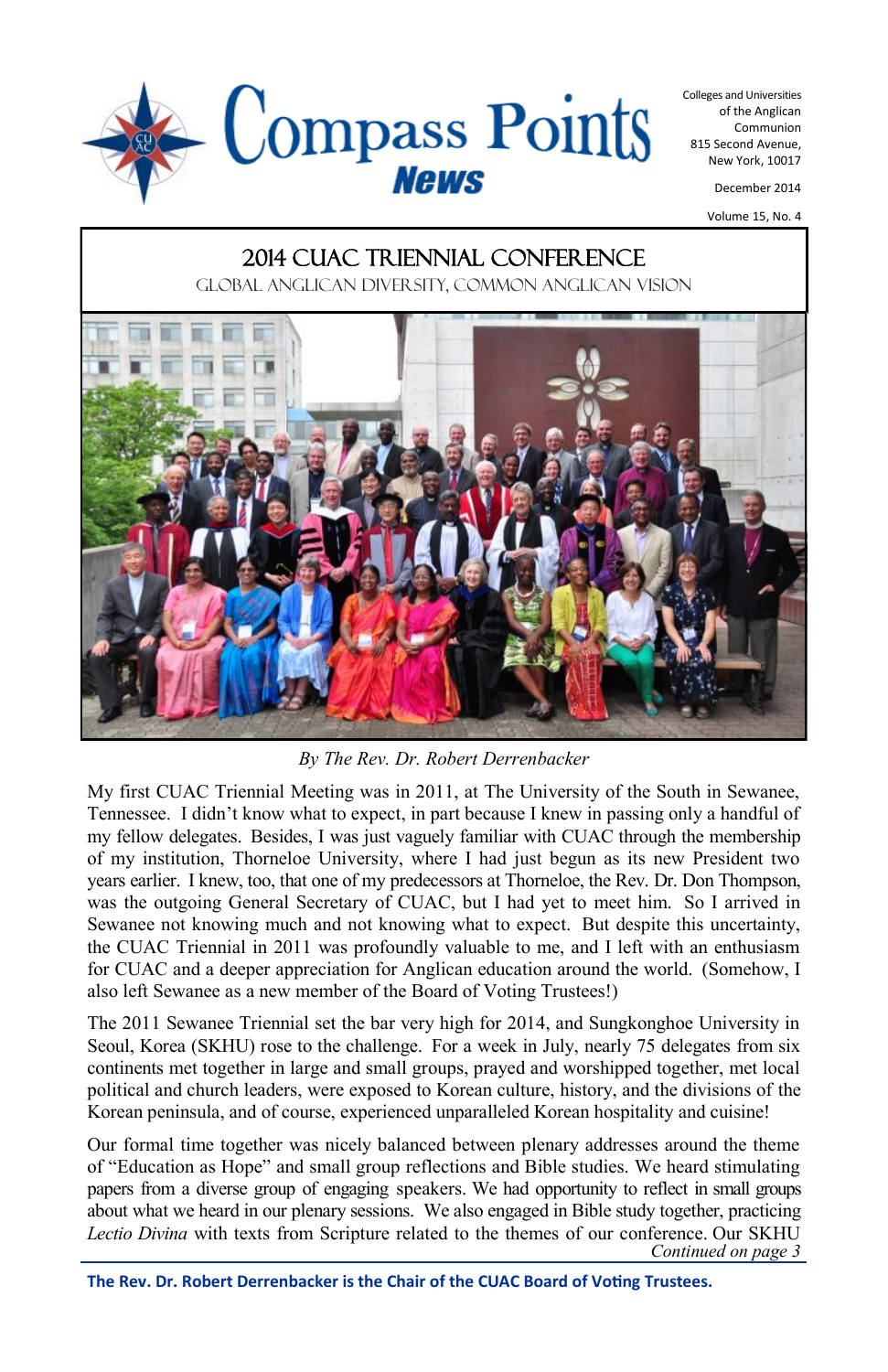# HORIZONS



When the Triennial gathered in Seoul, Korea in July, the Sungkonghoe campus suddenly became a boomtown of Anglican educators. For most of us, I imagine, this was a leap from famine to feast. With some exceptions, such as the three CSI colleges in Hyderabad, church higher education campuses generally stand alone: most heads interact day-to-day with their secular peers, for instance, and most chaplains find colleagues among other faculty and parish clergy. So what do we learn about ourselves by looking into the triennial mirror? What makes our churchrelated schools distinctive, and how are they different from their

neighbors? Let me offer a few observations of defining themes and conclude with an example.

The Triennial theme "Education as Hope" was built on a theological base. Our colleges and universities offer theologically-formed values to their students. In his exposition of the theme, the Rev. Dr. Jeremy Law, Dean of Chapel at Canterbury Christ Church University, connected "Education as Hope" to German theologian Jürgen Moltmann: "In his seminal *Theology of Hope,* Moltmann insists that Christian hope is not limited to a future that emerges from possibilities in the world, but reaches out to that resurrection future which arrives from the possibilities of God." This hope, Law suggested, "underwrites the open-ended enquiry that lies at the heart of genuine education."

The spine of the Triennial was a scholarly core of papers, dialogue and seminars. Not only is this discourse appropriate for our community, but it is by its nature open-ended and leaves a record that can be taken home with delegates, in terms of abiding resources. Some of our readers will recall that CUAC itself produced four annual editions of the journal *Prologue* at the turn of the Millennium, and we expect to be a partner in the launch of a new publication in the coming year.

Finally, perhaps as the fruit of all these experiences, the delegates networked with each other at seemingly every available moment throughout the conference: not only during meals and tea breaks, but also while walking between venues and often going late into the night. When the leaders of our member schools come together and start sharing their interests and experiences, the core values of our institutions bubble to the surface as a new community is formed. It is in this networking that ideas are spawned and ongoing relations are launched, often leading to continuing engagement and exchanges.

Whenever completing a retreat, one faces the question about returning to the outside world we came from: "how has this experience changed me, and how can those changes add purpose to my life?" The same question confronts delegates returning from the Seoul Triennial: "how do I use this experience to live more purposefully? And how can that be shared with those who had to stay home?" I would parry these questions with three others. First, is there a clear theological foundation to your institutional identity that leads to your college or university's mission and values? As Jeremy outlined in Seoul, I imagine that Hope will always be a key ingredient in a school's purpose. Second, how are theology and religious practice part of the scholarly conversation and community fabric? Chaplains play a key role, but active believers among the faculty and staff are critical too; a capacious, faithful mission statement is enormously supportive. Third, how active is collaboration with other CUAC peer colleges and universities near and far? Because ours is a communal calling, is it not only quite *difficult* to do alone, but more important, it is far *better* done in community*.*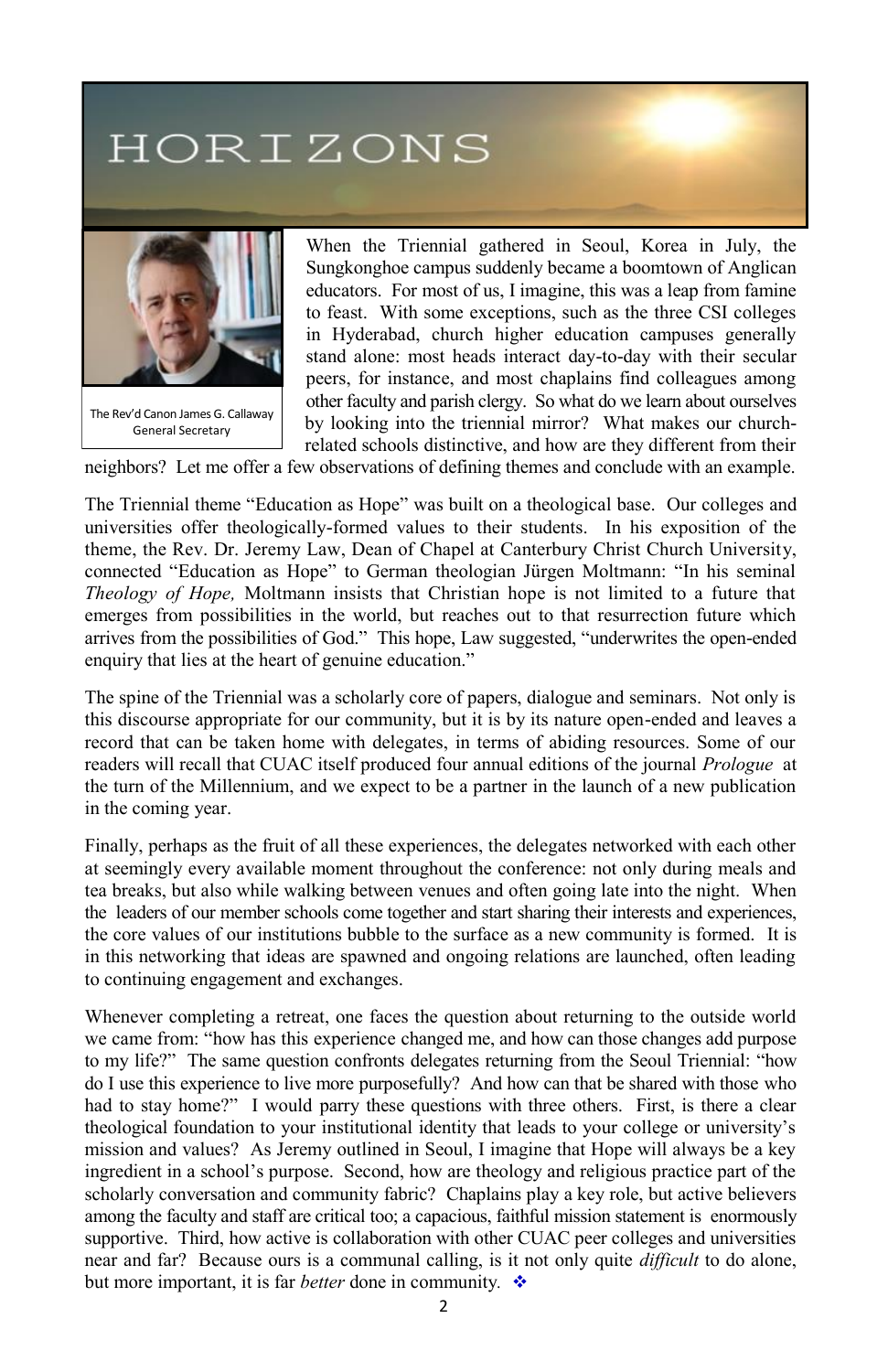*Continued from page 1*



student ambassadors provided friendly support at every moment during our stay in Seoul—special thanks to the student ambassador who helped me work the high-tech clothes washing machine in the dormitory! Members of the University staff deserve commendation for their dedicated efforts, beginning with SKHU President the Rev. Dr. Jungku Lee; Ms. Helen Kim, Coordinator of International Exchanges; Mr. Peter

Kim, Director of Operations; the Rev. Joyoop Lee, Chaplain; and the Rev. Dr. Jeremiah Yang, SKHU Professor and CUAC Voting Trustee. Thank you to all of you and your support staff for providing such a hospitable, efficient, and meaningful experience for our CUAC delegates!

While much of the work of CUAC takes place in the intervening months between meetings, one cannot overstate how valuable the Triennial Conference is to members of CUAC. This is something that hit home to me after coming away from Sewanee, and it was reinforced at Seoul. The Triennial Conference provides a wonderful opportunity to meet other Anglican educational leaders and chaplains from around the world. It also allows Anglicans from diverse



perspectives and locations to share a common vision for Anglican education. Old friendships are rekindled and new friendships begin at the Triennial, and opportunities for exchanges and partnerships are facilitated. I may not have known what to expect at my first Triennial, but I do now: an exciting and inspiring gathering of Anglican educational colleagues from around the world, sharing with and learning from one another all the ways we go about our common mission to train the next generation of responsible global citizens. I'm glad I went that first time; I'll keep coming back.  $\cdot$ 

*Planning is already underway for the 9th International CUAC Triennial at Madras Christian College in Chennai, India, tentatively scheduled for New Year's 2017. Look to* **Compass Points** *for more details in the coming months.*

During the Triennial in Seoul, one of the tasks the CUAC Board of Voting Trustees undertook was to develop a revised CUAC Mission Statement. After much prayerful deliberation, the following emerged which was presented to, and approved by, the delegates:

**CUAC is a world-wide network of Anglican colleges and universities which exists for the mutual flourishing of its members through engaging with each other, their society, and their churches, as they seek to enable their students and faculties to become active and responsive citizens in God's world.**

It is this Mission Statement that will guide the work of CUAC over the next three years, particularly its General Secretary, its Board of Voting Trustees, and the subcommittees of the Board. The Board of Voting Trustees wishes to thank each member institution for your support and encouragement of this Mission, and looks forward to engaging with each of you, as together we undertake this profoundly important endeavor.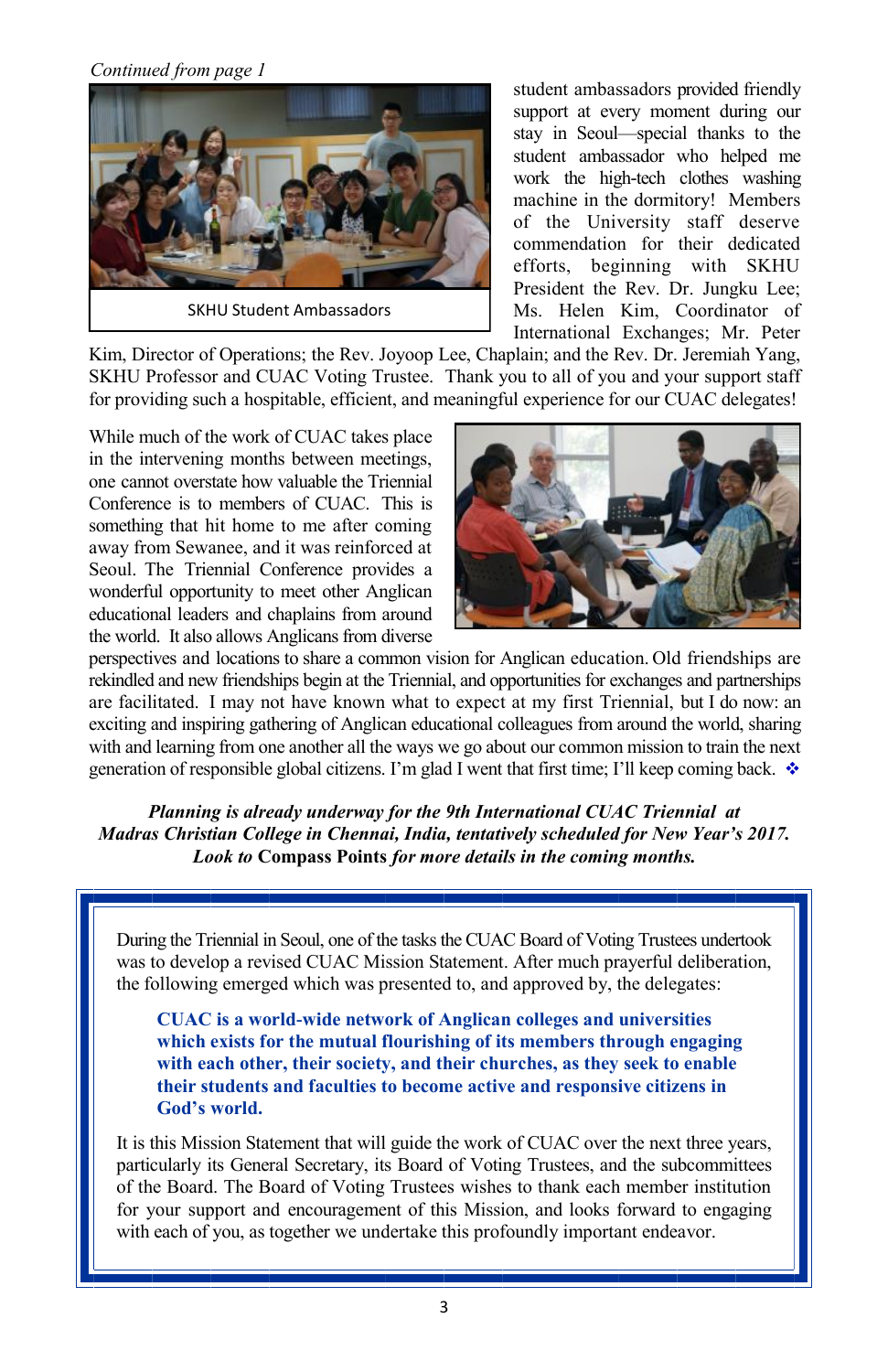













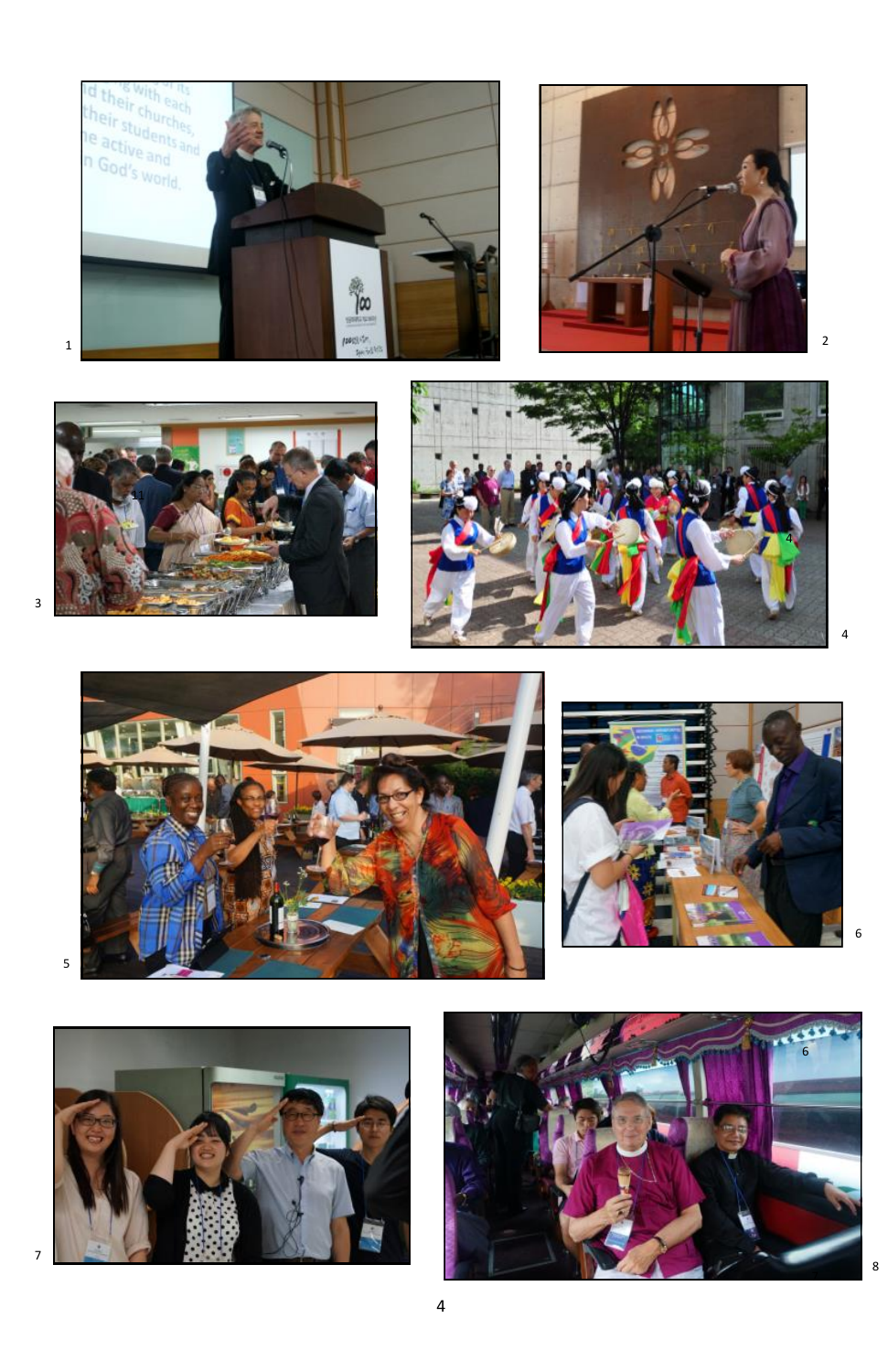









11

#### **Images from the 2014 Seoul Triennial**

- 1. The Rev. Canon James G. Callaway, CUAC General Secretary, welcomes the delegates to the Orientation session of the Triennial
- 2. Traditional Korean singer at the Opening Eucharist
- 3. The expansive Korean cuisine at SKHU received the highest ratings of any Triennial element on delegate evaluations!
- 4. Traditional Korean drummers performing the opening ceremony of the Triennial in the courtyard outside the SKHU Chapel
- 5. Keynote Speaker Jenny Te Paa Daniels raising a glass with Triennial delegates to celebrate of a day of evocative and inspiring excursions
- 6. Member institutions presented information on their offerings in an informal Exhibit Hall
- 7. SKHU Student Ambassadors, reporting for duty!
- 8. Retired U.S. Bishop of Alabama, and former CUAC Voting Trustee Henry Parsley, looking right at home on a bus decorated in purple, next to Chaplain Edwin Ayabo of Trinity University of Asia
- 9. The golden Apse of the Anglican Cathedral in Seoul
- 10. A dancer performs as part of the Opening Eucharist
- 11. Chandeokgung Palace in Seoul
- 12. Raising a glass to new friends at the Closing Banquet
- 13. The Rev. Dr. Robert Derrenbacker, incoming Chair of the Voting Trustees, with his wife Cynthia, in the gardens at the Cathedral of SS. Nicholas and Mary, Seoul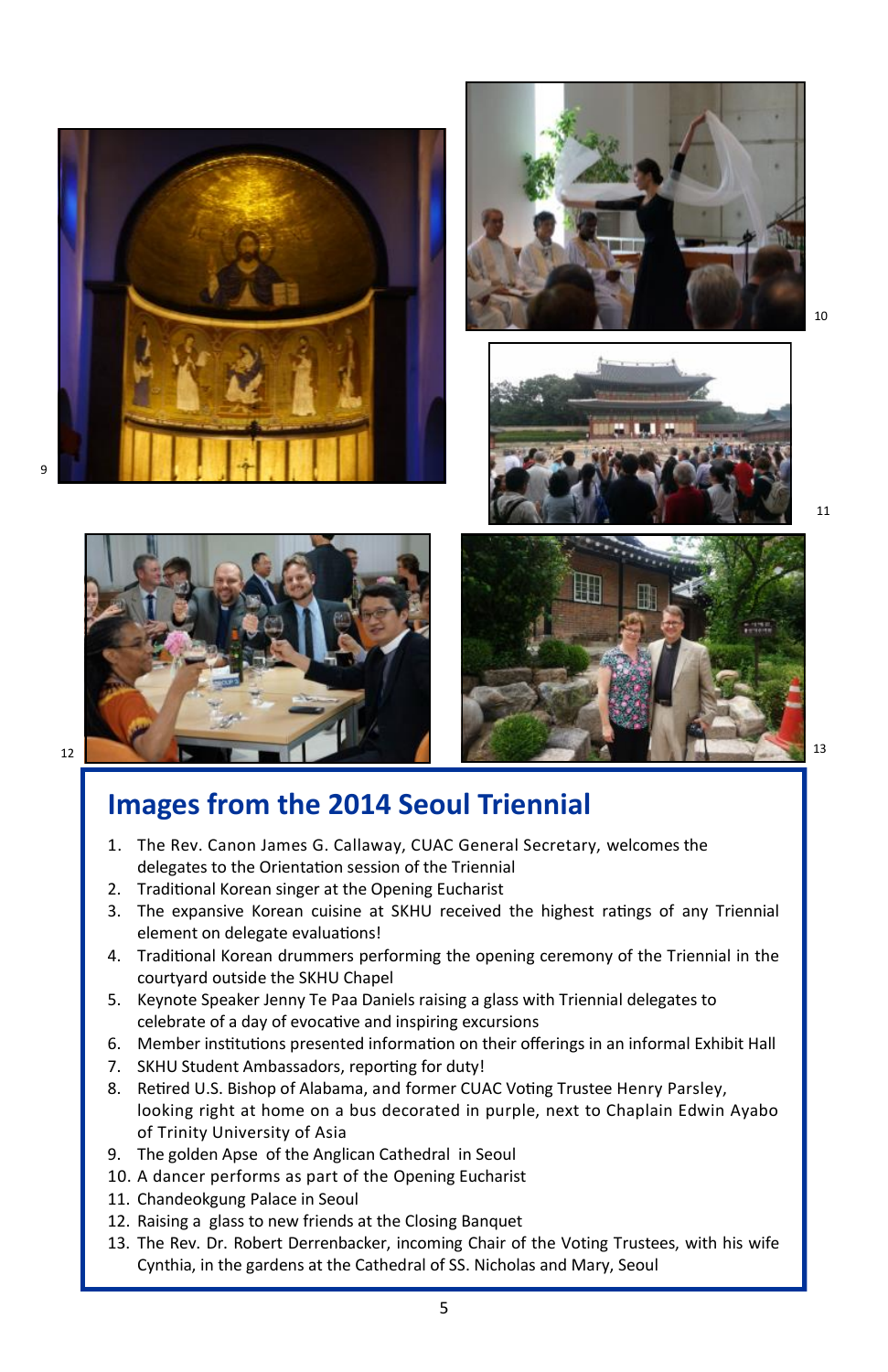#### CUAC's voting trustees

CUAC is truly a global network, with member schools on every continent (except Antarctica). And that global character is reflected in its governing body, the Board of Trustees, whose members are literally drawn from every region where CUAC institutions are found: according to CUAC's Bylaws, the President or other chief executive officer of every Institutional Member of CUAC is considered a Trustee *ex-officio,* and in this Board is vested the exercise of "all corporate powers" and the management and directions of "the activities, properties, and affairs of the Corporation."

Remembering, however, that CUAC comprises some 130 colleges and universities around the world, a governing body of that size would be unwieldy and ultimately ineffective. And so the Bylaws create a smaller representative body of twelve "Voting Trustees" to oversee and direct the ongoing business of CUAC. Elected by the general membership at each Triennial, at least eight of the Voting Trustees are drawn from the Presidents or other chief executive officers of Institutional Members, and careful attention is paid to further ensure that there is equitable representation from all of CUAC's global regions on the Board of Voting Trustees. The current slate of Voting Trustees comes from Australia, Canada, India, Japan, South Korea, Liberia, the United Kingdom, and the U.S.A.

Global reach and the diversity of Anglican expression it represents is certainly vital to CUAC's mission; but having its governing representatives located so distant from each other does raise a significant logistical question: how do Board members in so many different global regions, spanning as many as five or six time zones manage to meet? In recent years the Board has expressed a commitment to an annual face-to-face meeting, with regular virtual meetings—typically meeting monthly via video-teleconferencing software running on standard desktop or laptop personal computers. The Board is currently testing a new communications program that even allows members to participate with full audio and video using smart phones or appropriately-equipped tablets. The availability of high-definition audio and video communicates the subtle nuances of voice and facial expression nearly as well as sitting across the table from one another. The one problem is finding the optimal time for all the members across the span of time zones; calling the meeting at midday in Greenwich Mean Time, for example, may be 7:00 a.m. for one participant, and 11:00 p.m. for another!

And when they gather, what do the Voting Trustees actually do? As the Bylaws direct, they tend to the "activities, properties, and affairs of the Corporation." Seeing to the financial health of the network is a vital piece of this work, and the Voting Trustees keep watch to ensure that CUAC's revenues (i.e., primarily member dues) are sufficient to fund any activities CUAC undertakes in service to its members. Those activities are designed and supervised by the three main Board Committees: Triennial, Exchanges, and Chapter Life. The Triennial Committee undertakes the nearly-constant process of planning, producing, executing, and evaluating the Triennial Conference. Three years may seem a long time to plan, but this committee was already thinking ahead to 2017 even as they boarded their flights to Seoul. The Exchanges Committee has two main jobs in its portfolio: organizing the Dr Rowan Williams Annual CUAC Lecture, and encouraging and supporting exchanges of people, programs, and ideas among member schools. The Chapter Life Committee is tasked with encouraging frequent meetings and contacts among neighboring local member schools, and revitalizing those regional chapters which have fallen dormant.

The acclaimed success of the Seoul Triennial, the ongoing popularity of the Dr Rowan Williams Annual CUAC Lectures, the often-unsung but vital exchanges among CUAC member schools: all these are facilitated and supported by a far-flung but committed group of Voting Trustees dedicated to the success of CUAC's mission. For that, we thank them! ÷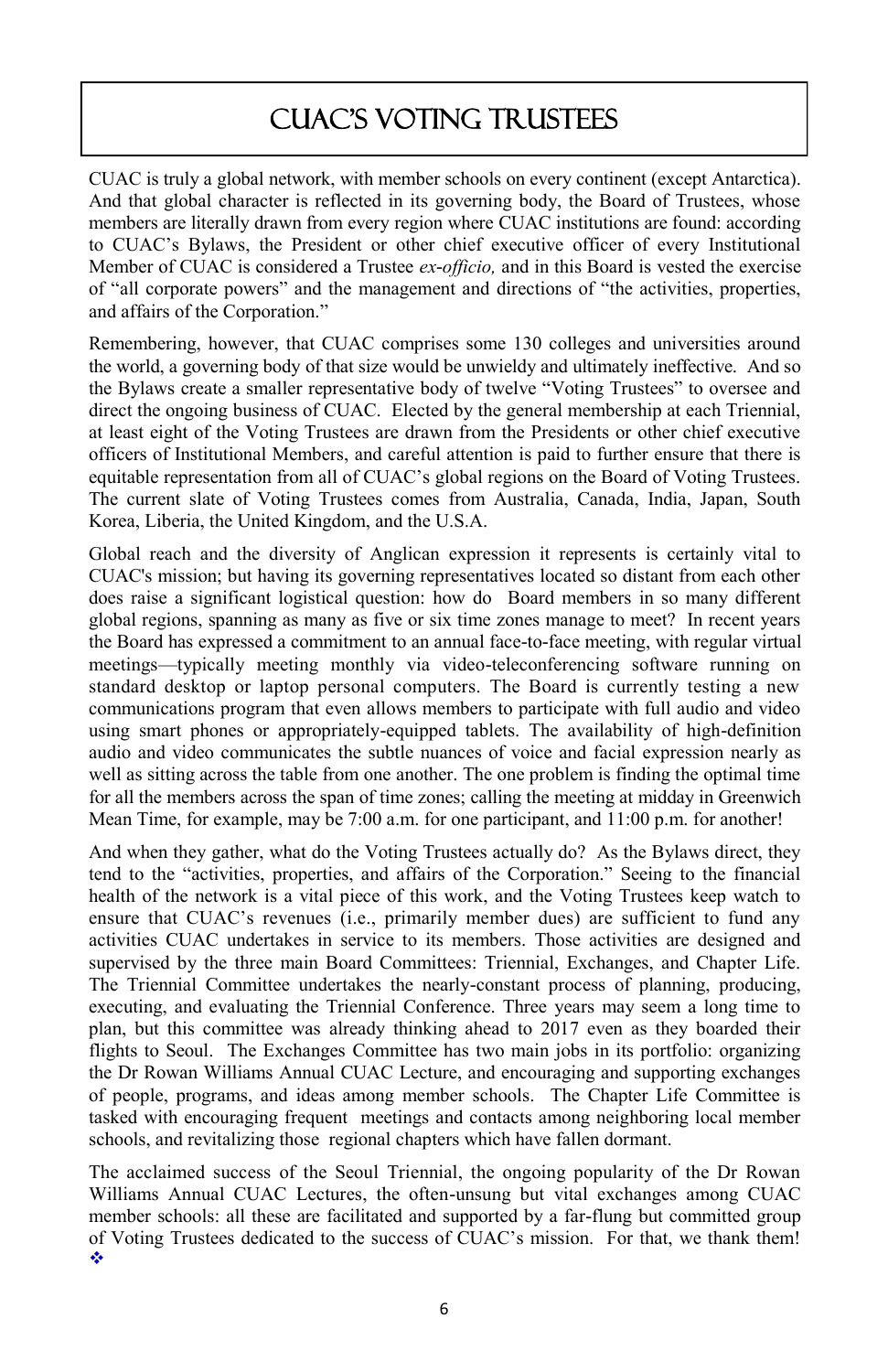#### Passages



## **Prof. Marion** Ewurama Addy 1942 - 2014

The people of Ghana lost a national treasure this past spring with the death of Professor Marion Ewurama Addy, 72. The well-known and beloved Professor Addy had capped an impressive lifetime of achievements by serving as the first President of the Anglican College of Technology, one of CUAC's newest member institutions. As a delegate to CUAC's 2011 Triennial in Sewanee, TN, U.S.A., she blessed us with her vivid energy. She was perhaps Ghana's most distinguished scientist, and arguably one of Africa's brightest luminaries.

Professor Addy began her career in higher education at the University of Ghana, where she earned a Bachelor of Science degree in Botany. She came to the United States to continue her postgraduate studies at Pennsylvania State University, from which she received both her Master and Doctorate degrees in Biochemistry. Her main area of research was the science of herbal preparations used by traditional medical practitioners.

Professor Addy helped prepare future generations of scientists on both sides of the Atlantic. She was the first woman Professor of Science at the University of Ghana, teaching basic and applied science to both undergraduate and post-graduate students. She also lectured on the biochemistry of traditional plant-based medications to medical and dental students at Howard University College of Medicine in Washington, DC.

Respected for her erudition and her prolific body of writings and lectures, Professor Addy was also admired for her personal modesty, her unflagging commitment to whatever task was before her, and her encouraging and supportive approach to everyone she met. These qualities helped her become a nationally-recognized and respected role model and advocate for science education for Ghana's children, especially girls. As the beloved host of Ghana TV's popular annual high school competition, "Ghana National Brilliant Science and Math Quiz," she was instrumental in popularizing science and math with broad segments of society.

But the roster of international bodies on which she served, and the long list of awards and honors she received testify that she was a scientist of the highest caliber. She lent her energies and expertise to The International Council for Science, The World Health Organization, and the International Foundation for Science, Stockholm, among many others. Her efforts were recognized with numerous honors, including The Millennium Excellence Award for Educational Development, and the 1999 UNESCO Kalinga Prize for the popularization of science. She was admitted as a Fellow of the Ghana Academy of Arts & Sciences in 1999. After a long and productive lifetime of learning and service, she now rests from her labors*.*

> **Rest eternal grant her, O Lord; let light perpetual shine upon her. May her soul, and the souls of all the departed, through the mercy of God, rest in peace—and rise in glory.**